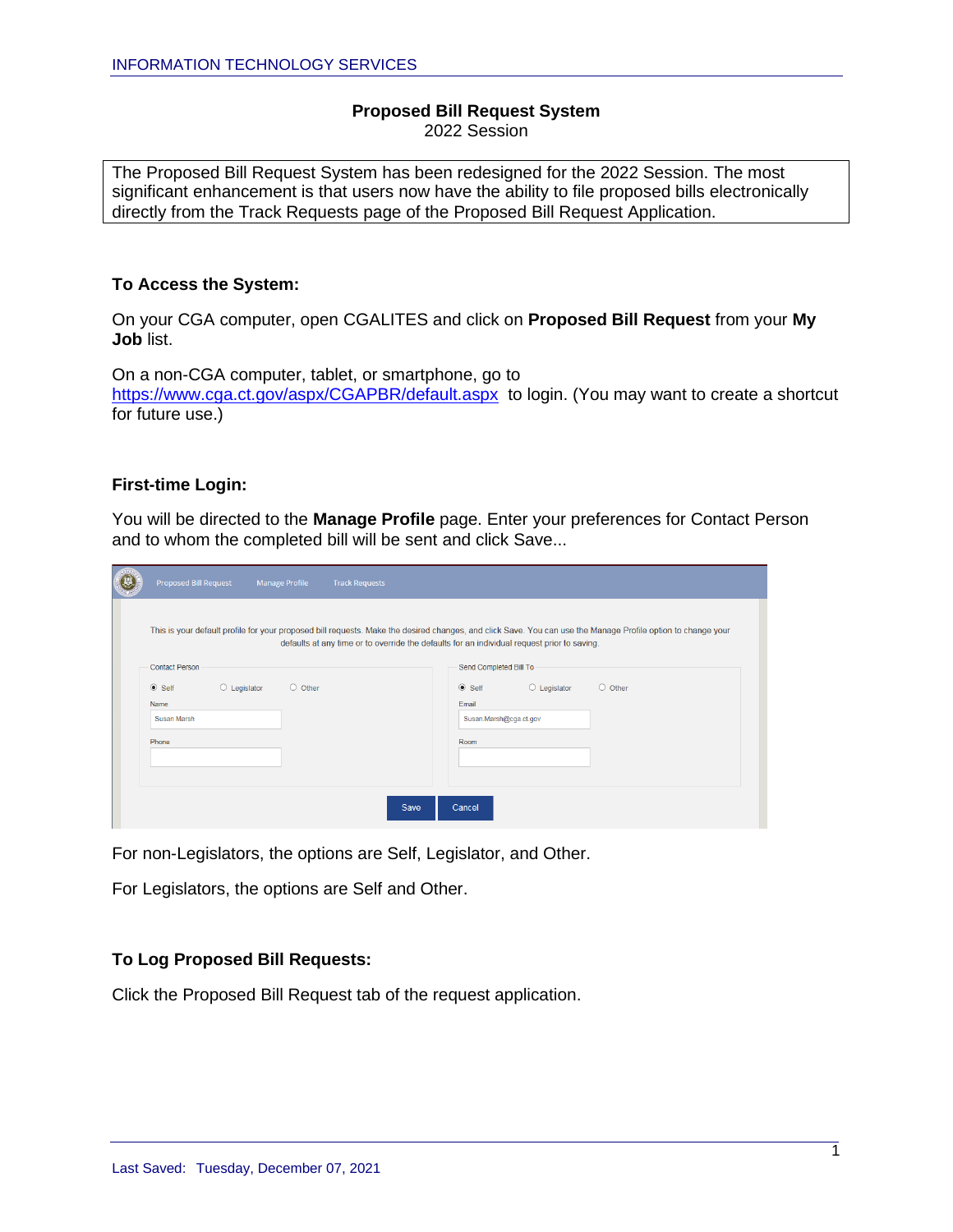| Proposed Bill Request    |                                                            | <b>Manage Profile</b> | <b>Track Requests</b> |                              |                    |                                   |  |
|--------------------------|------------------------------------------------------------|-----------------------|-----------------------|------------------------------|--------------------|-----------------------------------|--|
| Select Introducers       |                                                            |                       |                       | Subject                      |                    | $\Box$ By Request<br>$\downarrow$ |  |
|                          | Summary of Proposed Legislation (Maximum 6,000 characters) |                       |                       |                              |                    |                                   |  |
|                          | Statement of Purpose (Maximum 1,500 characters)            |                       |                       |                              |                    |                                   |  |
| <b>Prior Legislation</b> |                                                            |                       | <b>Attach File</b>    |                              |                    |                                   |  |
| Bill                     | Year                                                       | ۰                     |                       |                              | Browse             | <b>Clear Selection</b>            |  |
| Contact                  |                                                            |                       |                       | Send To                      |                    |                                   |  |
| $\circ$ Self             | ● Legislator                                               | $\circ$ Other         |                       | $\circ$ Self                 | $\odot$ Legislator | $\circ$ Other                     |  |
| Name<br>Rep. John Doe    |                                                            | Phone<br>1234         |                       | Email<br>john.doe@cga.ct.gov |                    | Room Number<br>014                |  |
|                          |                                                            |                       | Save                  | Cancel                       |                    |                                   |  |

# $Click$   $C$  Select Introducers

| Search By Name or District Code | ❸                           |   |
|---------------------------------|-----------------------------|---|
|                                 | <b>Selected Legislators</b> |   |
| Abercrombie, Catherine F. (083) | ↗                           |   |
| Ackert, Tim (008)               |                             |   |
| Adams, Terry B. (146)           |                             |   |
| Adinolfi, Al (103)              |                             |   |
| Alberts, Mike (050)             |                             |   |
| Albis, James (099)              |                             |   |
| Alexander, David (058)          |                             |   |
| Bye, Beth (S05)                 |                             | ◡ |

Select one or more legislators and move their names to the Selected Legislators column using one of the methods below:

| <b>Action</b>  | <b>Instruction</b>                                                                                                                                                                          |
|----------------|---------------------------------------------------------------------------------------------------------------------------------------------------------------------------------------------|
| Select by Name | Type the first few characters of the Legislator's last name in the<br>Search field. If unique, press Enter or Return otherwise, drag the<br>desired name to the Selected Legislators column |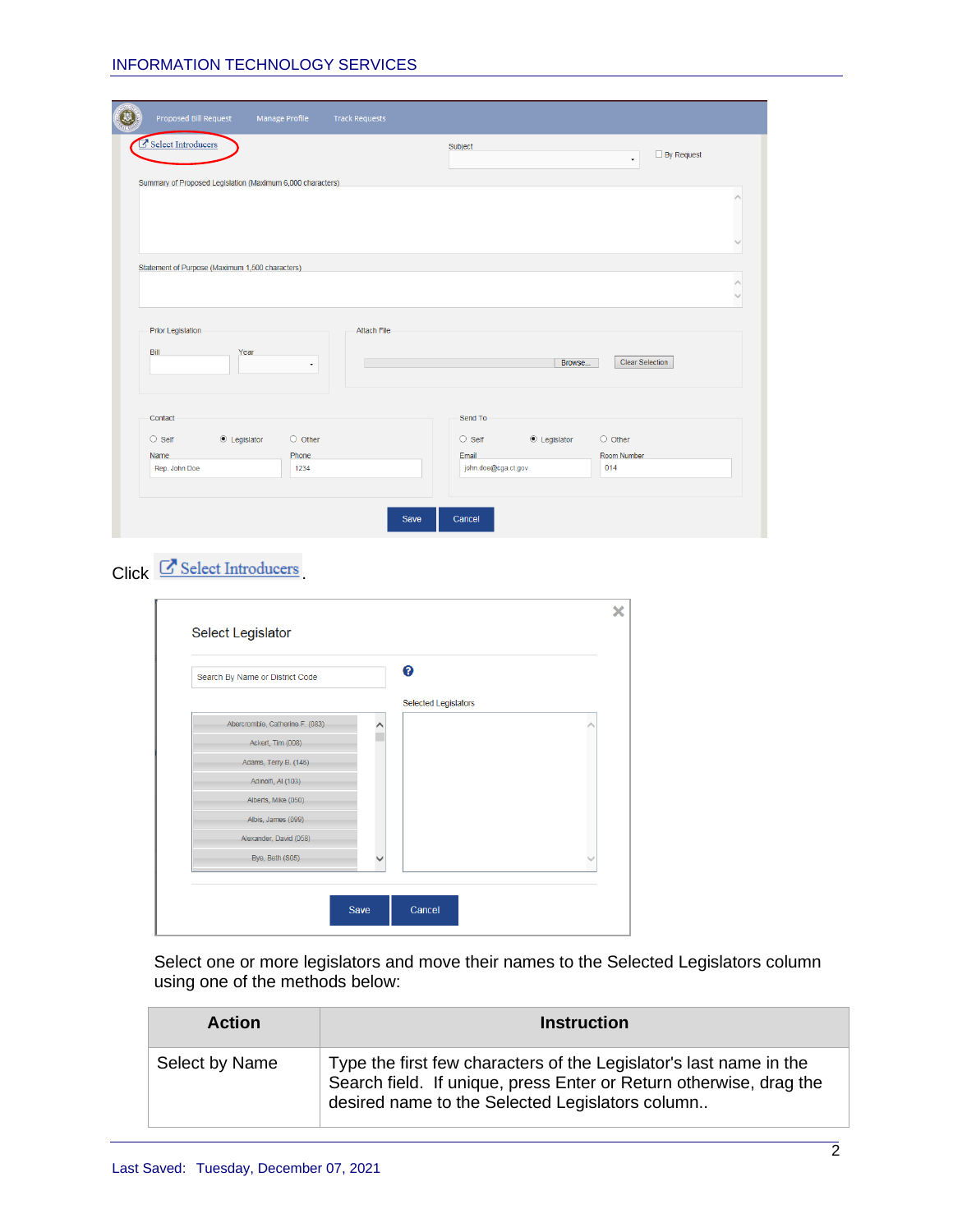| Select by District                     | Type the 3-character district code and press Enter or Return.<br>House District $3 = 003$ . Senate District $3 = 03$ . |
|----------------------------------------|------------------------------------------------------------------------------------------------------------------------|
| <b>Remove Selected</b><br>Legislator   | Drag name from right to left.                                                                                          |
| <b>Reorder Selected</b><br>Legislators | Drag name up or down                                                                                                   |

Click **Save** to save your selection.

Click **Cancel** or **X** to close the window and cancel your selections.

### **Subject:**

Select an option from the dropdown list.

# **Summary of Proposed Legislation** and **Statement of Purpose:**

Type or copy and paste text into these fields.

# **Prior Legislation:**

**Bill** – Type a bill number. (1, 5001, HJ1, SR1)

**Year** – select a year using the dropdown list.

# **Attach File:**

*Note*: *This feature is only available using the Windows Operating System.*

Click **Browse…** locate the desired file and click **Open**.

Click **Clear Selection** to remove an attached file.

# **Contact and Send To:**

The fields are pre-filled using your default settings but can be changed on individual requests.

Click **Save** to submit your request or **Cancel** to clear the form without saving.

Confirmation of your saved request will appear at the top of the page.

Proposed Bill Request LCO: 6317 successfully created.

×

If the success message does not appear, scan your form for fields marked **\* Required**. Provide the missing information and click Save.